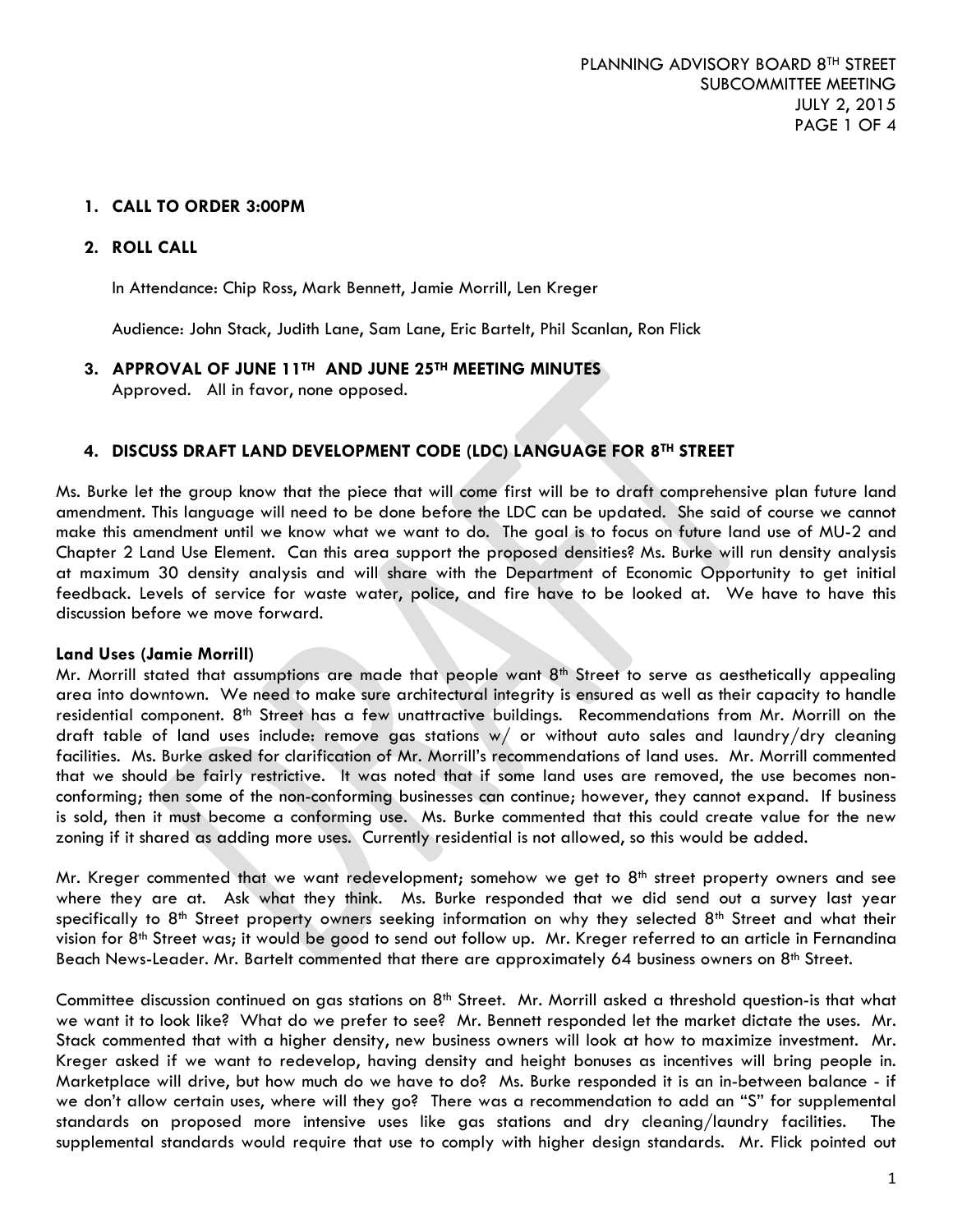that gas stations now need twice the space for today's space requirements and regulations. They would not have room to operate on 8<sup>th</sup> Street.

Ms. Burke asked for consensus regarding the land use table. Consensus was reached for changing laundry and gas station to an allowable use with supplemental standards.

### **Incentives: Height, Density, Landscape/Pedestrian Easement (Len Kreger)**

Workforce housing is typically defined as people making 60 to 100% of an area's median income. It is not the same as affordable housing, which has a different percentage threshold. Last meeting there was a discussion about a lack of workforce housing in the City.

There was a committee discussion about angled parking and one way side streets. Bike racks fit into the concept as well. Setback would be required on 8<sup>th</sup> Street. A six foot setback with easement would still be private property. An easement would give the City access to setback to manage any uniform landscaping installed. Mr. Kreger stated that this is a simple draft matrix he provided, group just needs to fill in the percent numbers. Mr. Flick suggested the property owner should shoulder responsibility of maintaining any landscaping.

Mr. Ross asked if 30 units per acre with one parking space is feasible. Mr. Stack suggested we could have some controls for the environment. The proposed bonus height limit of 55' would allow for under structure parking. Ms. Lane stated that architectural design standards are going to have to be high, plus with no public transportation or services here, 1.5 parking spaces per unit does not compute to how people currently live. It was asked, how are we going to get to the future? We are still looking at a demographic of two cars. Mr. Flick commented that this area is being suggested as for young, two people household with units around 800-1000 sq ft. Mr. Bennett stated that the millennials are not driving. Mr. Stack commented if we create the urban area, services will follow.

Mr. Kreger commented that people are living all over, workforce could enjoy this area. Ms. Lane asked what is the big picture for 8th Street? It seems like we are going to build architecturally similar, box style buildings along the street. Ms. Burke noted design standards were critical and if the city as a policy wants to move to this type of development, the city will have to make some decisions - buy a lot on  $8<sup>th</sup>$  street to make it available for parking or consider angled parking on side streets or one way side streets to make this successful.

Mr. Ross stated the log trucks will prohibit people from living on  $8<sup>th</sup>$  street. Mr. Bennett said he disagreed and these units would be filled. Ms. Burke commented that the 8<sup>th</sup> Street LDC working group had many log truck discussions and a meeting with Mr. C.A. McDonald from Rayonier about their operations and how they work with the trucks. It was noted we have a recent example of someone moving into a house on  $8<sup>th</sup>$  Street with business on 1<sup>st</sup> floor, home upstairs and they are doing really well.

Mr. Morrill commented that this is an attempt to do something creative to help 8<sup>th</sup> Street, the project could be derailed if we make it bigger than it is. Mr. Flick said what it does is give options for development. Ms. Burke stated that we want to give people options that they do not have now. She said the City has had developers or interested people come in and want to do mixed use and currently cannot under current zoning. Mr. Scanlon commented that the pilot trolley is on  $8<sup>th</sup>$  Street and for public transportation. Ms. Lane brought up that Zip cars would work for this area.

Committee discussion-these proposals are going to change the dynamic of the area. Not everyone will be supportive, but if we don't make changes, nothing will happen. Ms. Burke suggested we could start with basic changes to the code because this overall proposal would be a major substantive change for the City. Ms. Burke stated that we tackle in pieces, zoning and land use first. The design detail could become really detailed and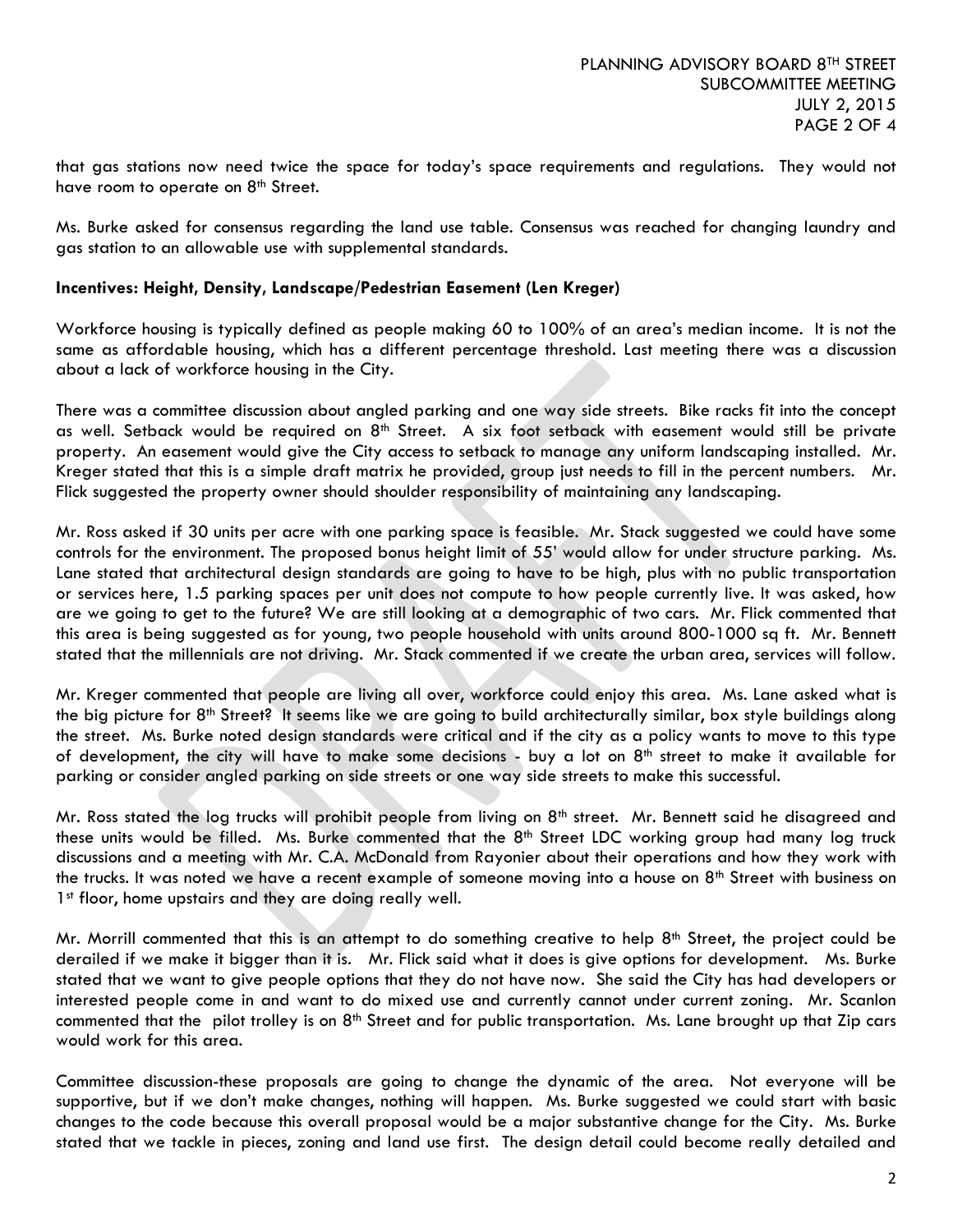3

we need more work done on that. She pointed out that last major LDC update was in 2006 and staff are still working on fixing, tweaking current code to be a better fit for the community. It is an ongoing process.

Ms. Burke referred to a map showing the proposed area and stated we will have to work with residents to educate them on the plan. The map is a proposal of the areas and the proposed heights as discussed by the group in prior meetings. The block between  $8<sup>th</sup>$  and  $9<sup>th</sup>$  is split zoned, the east half of the  $8<sup>th</sup>$  Street side is C-2, and the west half of the 9<sup>th</sup> Street side is MU-1. This proposed land use/zoning change will unify zoning on that block, which alone is a big deal. The map shows the blue area is allowed to go up to 55 feet as a bonus with a base height max of 45'. The purple area of the map has a maximum 45' height, no height bonus allowed. Mr. Bartelt asked if we want to encourage commercial or mixed use development on the 9<sup>th</sup> Street side. It was noted there is already some commercial on 9th Street.